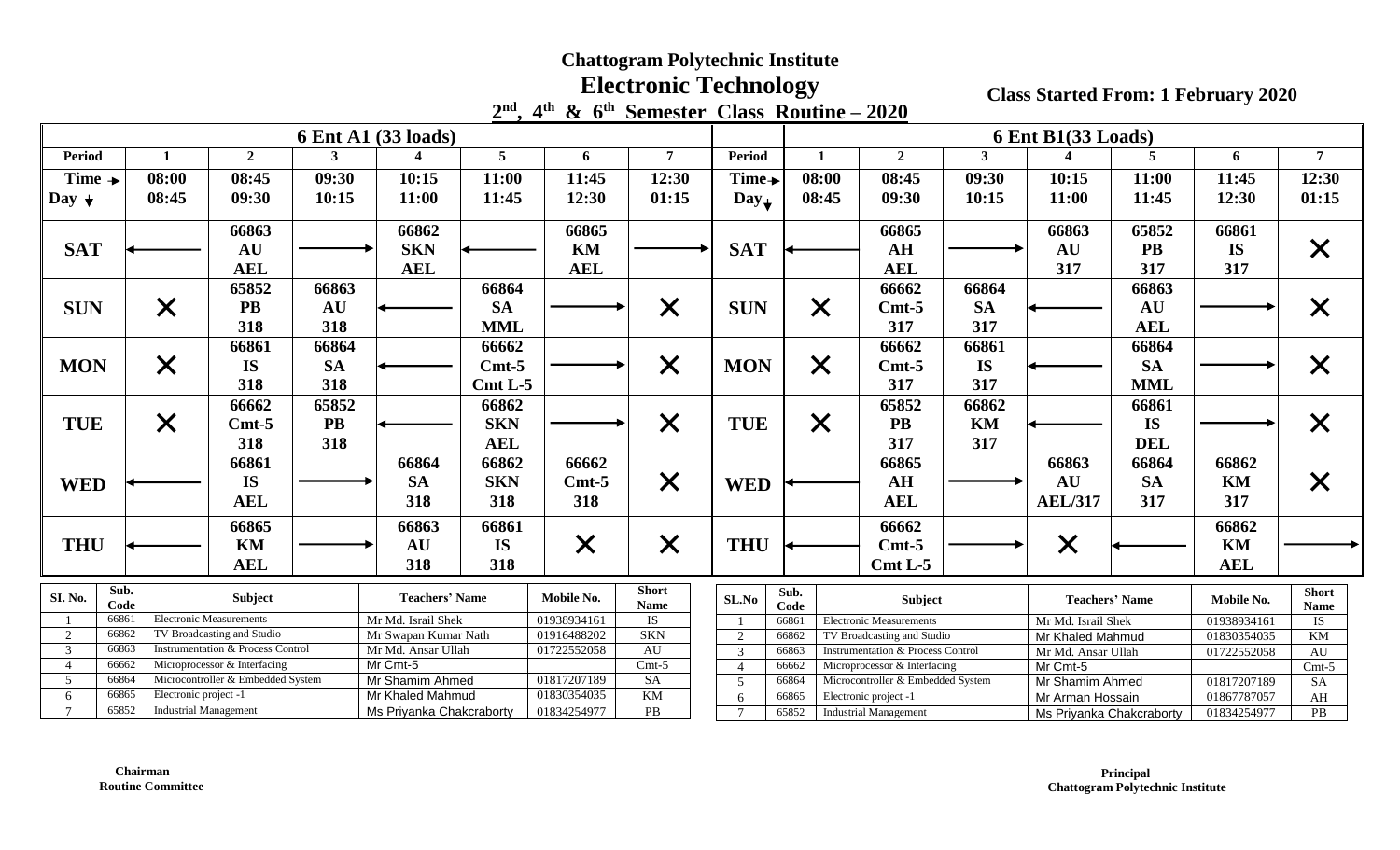#### **Electronic Technology**

|                                         |                                                                                       |                                   |           |                                                            |                 | $2nd$ , $4th$ & 6 <sup>th</sup> Semester Class Routine – 2020 |                |                            |                                     |                                                            |                |                                     |                    |                       |             |                   |
|-----------------------------------------|---------------------------------------------------------------------------------------|-----------------------------------|-----------|------------------------------------------------------------|-----------------|---------------------------------------------------------------|----------------|----------------------------|-------------------------------------|------------------------------------------------------------|----------------|-------------------------------------|--------------------|-----------------------|-------------|-------------------|
|                                         |                                                                                       |                                   |           | 6 Ent A2 (33 loads)                                        |                 |                                                               |                |                            |                                     |                                                            |                | 6 Ent B2 (33 loads)                 |                    |                       |             |                   |
| <b>Period</b>                           | $\mathbf{1}$                                                                          | $\overline{2}$                    | 3         |                                                            | 5               | 6                                                             | $\overline{7}$ | Period                     | $\mathbf{1}$                        |                                                            | $\overline{2}$ | $\mathbf{3}$                        | Δ                  | 5                     | 6           | $\overline{7}$    |
| Time $\rightarrow$                      | $01:30-$                                                                              | 02:15                             | $03:00-$  | $03:45-$                                                   | 04:30           | 05:15                                                         | 06:00          | Time→                      | $01:30-$                            |                                                            | 02:15          | $03:00-$                            | $03:45-$           | 04:30                 | 05:15       | 06:00             |
| Day $\star$                             | 02:15                                                                                 | 03:00                             | 03:45     | 04:30                                                      | 05:15           | 06:00                                                         | 06:45          | $Day_{\blacktriangledown}$ | 02:15                               |                                                            | 03:00          | 03:45                               | 04:30              | 05:15                 | 06:00       | 06:45             |
|                                         |                                                                                       |                                   |           |                                                            |                 |                                                               |                |                            |                                     |                                                            |                |                                     |                    |                       |             |                   |
|                                         |                                                                                       | 66863                             |           |                                                            |                 | 66865                                                         |                |                            |                                     |                                                            | 66861          |                                     | 66863              |                       | 66662       |                   |
| <b>SAT</b>                              |                                                                                       | AU                                |           | $\times$                                                   |                 | <b>RK</b>                                                     |                | <b>SAT</b>                 |                                     |                                                            | <b>IS</b>      |                                     | <b>AU</b>          |                       | $Cmt-5$     |                   |
|                                         |                                                                                       | <b>AEL</b>                        |           |                                                            |                 | <b>MML</b>                                                    |                |                            |                                     |                                                            | <b>BEL</b>     |                                     | 317                |                       | $Cmt L-5$   |                   |
|                                         | 66862                                                                                 | 66863                             | 65852     |                                                            | 66864           |                                                               |                |                            | 66862                               |                                                            | 65852          | 66864                               |                    | 66863                 |             |                   |
| <b>SUN</b>                              | <b>SKN</b>                                                                            | AU                                | <b>PB</b> |                                                            | <b>SA</b>       |                                                               | $\times$       | <b>SUN</b>                 | KM                                  |                                                            | <b>PB</b>      | <b>SA</b>                           |                    | <b>AU</b>             |             | X                 |
|                                         | 318                                                                                   | 318                               | 318       |                                                            | <b>MML</b>      |                                                               |                |                            | 317                                 |                                                            | 317            | 317                                 |                    | <b>AEL</b>            |             |                   |
|                                         | 66862                                                                                 | 66864                             | 66861     |                                                            | 66662           |                                                               |                |                            |                                     |                                                            | 66861          | 66662                               |                    | 66864                 |             |                   |
| <b>MON</b>                              | <b>SKN</b>                                                                            | <b>SA</b>                         | <b>IS</b> |                                                            | $Cmt-5$         |                                                               | $\times$       | <b>MON</b>                 | $\times$                            |                                                            | <b>IS</b>      | $Cmt-5$                             |                    | <b>SA</b>             |             | $\bm{\mathsf{X}}$ |
|                                         | 318                                                                                   | 318                               | 318       |                                                            | $Cmt L-5$       |                                                               |                |                            |                                     |                                                            | 317            | 317                                 |                    | <b>MML</b>            |             |                   |
|                                         |                                                                                       | 65852                             | 66662     |                                                            | 66862           |                                                               |                |                            |                                     |                                                            | 66862          | 65852                               |                    | 66865                 |             |                   |
|                                         |                                                                                       | <b>PB</b>                         |           |                                                            | <b>SKN</b>      |                                                               |                |                            |                                     |                                                            |                | <b>PB</b>                           |                    |                       |             |                   |
| <b>TUE</b>                              | $\bm{\times}$                                                                         |                                   | $Cmt-5$   |                                                            |                 |                                                               | $\times$       | <b>TUE</b>                 | $\times$                            |                                                            | KM             |                                     |                    | <b>SNL</b>            |             | $\bm{\mathsf{X}}$ |
|                                         |                                                                                       | 318                               | 318       |                                                            | <b>AEL</b>      |                                                               |                |                            |                                     |                                                            | 317            | 317                                 |                    | <b>BEL</b>            |             |                   |
|                                         | 66863                                                                                 | 66861                             |           | 66864                                                      |                 | 66865                                                         |                |                            |                                     |                                                            | 66865          |                                     | 66863              | 66864                 | 66662       |                   |
| <b>WED</b>                              | <b>AU</b>                                                                             | <b>IS</b>                         | $\times$  | <b>SA</b>                                                  |                 | <b>RK</b>                                                     |                | <b>WED</b>                 |                                     |                                                            | <b>SNL</b>     |                                     | AU                 | <b>SA</b>             | $Cmt-5$     | $\times$          |
|                                         | 316                                                                                   | 318                               |           | 318                                                        |                 | <b>AEL</b>                                                    |                |                            |                                     |                                                            | <b>DEL</b>     |                                     | 317                | 317                   | 317         |                   |
|                                         |                                                                                       | 66861                             |           | 66662                                                      |                 |                                                               |                |                            |                                     |                                                            | 66862          |                                     | 66861              |                       |             |                   |
| <b>THU</b>                              |                                                                                       | <b>IS</b>                         |           | $Cmt-5$                                                    | $\times$        | $\times$                                                      | $\times$       | <b>THU</b>                 |                                     |                                                            | KM             |                                     | <b>IS</b>          | $\times$              | $\times$    | X                 |
|                                         |                                                                                       | <b>AEL</b>                        |           | 318                                                        |                 |                                                               |                |                            |                                     |                                                            | <b>AEL</b>     |                                     | 317                |                       |             |                   |
|                                         |                                                                                       |                                   |           |                                                            |                 |                                                               | <b>Short</b>   |                            |                                     |                                                            |                |                                     |                    |                       |             | <b>Short</b>      |
|                                         | Sub.<br>SI. No.<br>Subject<br>Code                                                    |                                   |           | <b>Teachers' Name</b>                                      |                 | Mobile No.                                                    | <b>Name</b>    | SL.No                      | Sub.<br>Code                        |                                                            | Subject        |                                     |                    | <b>Teachers' Name</b> | Mobile No.  | <b>Name</b>       |
| 66861<br><b>Electronic Measurements</b> |                                                                                       |                                   |           | Mr Md. Israil Shek                                         |                 | 01938934161                                                   | <b>IS</b>      |                            | 66861                               | <b>Electronic Measurements</b>                             |                |                                     | Mr Md. Israil Shek |                       | 01938934161 | IS                |
| 66862<br>TV Broadcasting and Studio     |                                                                                       |                                   |           | Mr Swapan Kumar Nath                                       |                 | 01916488202                                                   | <b>SKN</b>     | 2                          | 66862<br>TV Broadcasting and Studio |                                                            |                |                                     | Mr Khaled Mahmud   |                       | 01830354035 | KM                |
| 3                                       | 66863<br>66662                                                                        | Instrumentation & Process Control |           | Mr Md. Ansar Ullah                                         |                 | 01722552058                                                   | <b>AU</b>      | 3                          | 66863                               | Instrumentation & Process Control                          |                |                                     | Mr Md. Ansar Ullah |                       | 01722552058 | AU                |
|                                         |                                                                                       | Microprocessor & Interfacing      |           | Mr Cmt-5                                                   |                 | 01817207189                                                   | $Cmt-5$<br>SA  | $\overline{4}$<br>5        | 66662<br>66864                      | Microprocessor & Interfacing                               |                |                                     | Mr Cmt-5           |                       |             | $Cmt-5$           |
| 6                                       | Microcontroller & Embedded System<br>66864<br>$\overline{5}$<br>Electronic project -1 |                                   |           |                                                            | Mr Shamim Ahmed |                                                               |                |                            |                                     | Microcontroller & Embedded System<br>Electronic project -1 |                | Mr Shamim Ahmed<br>Ms Suraiya Nahid |                    | 01817207189           | SA          |                   |
|                                         | 66865                                                                                 |                                   |           | Mr Razaul Karim<br>01834254977<br>Ms Priyanka Chakcraborty |                 | 01718442542                                                   | RK             | 6                          | 66865                               |                                                            |                |                                     |                    |                       | 01882809333 | <b>SNL</b>        |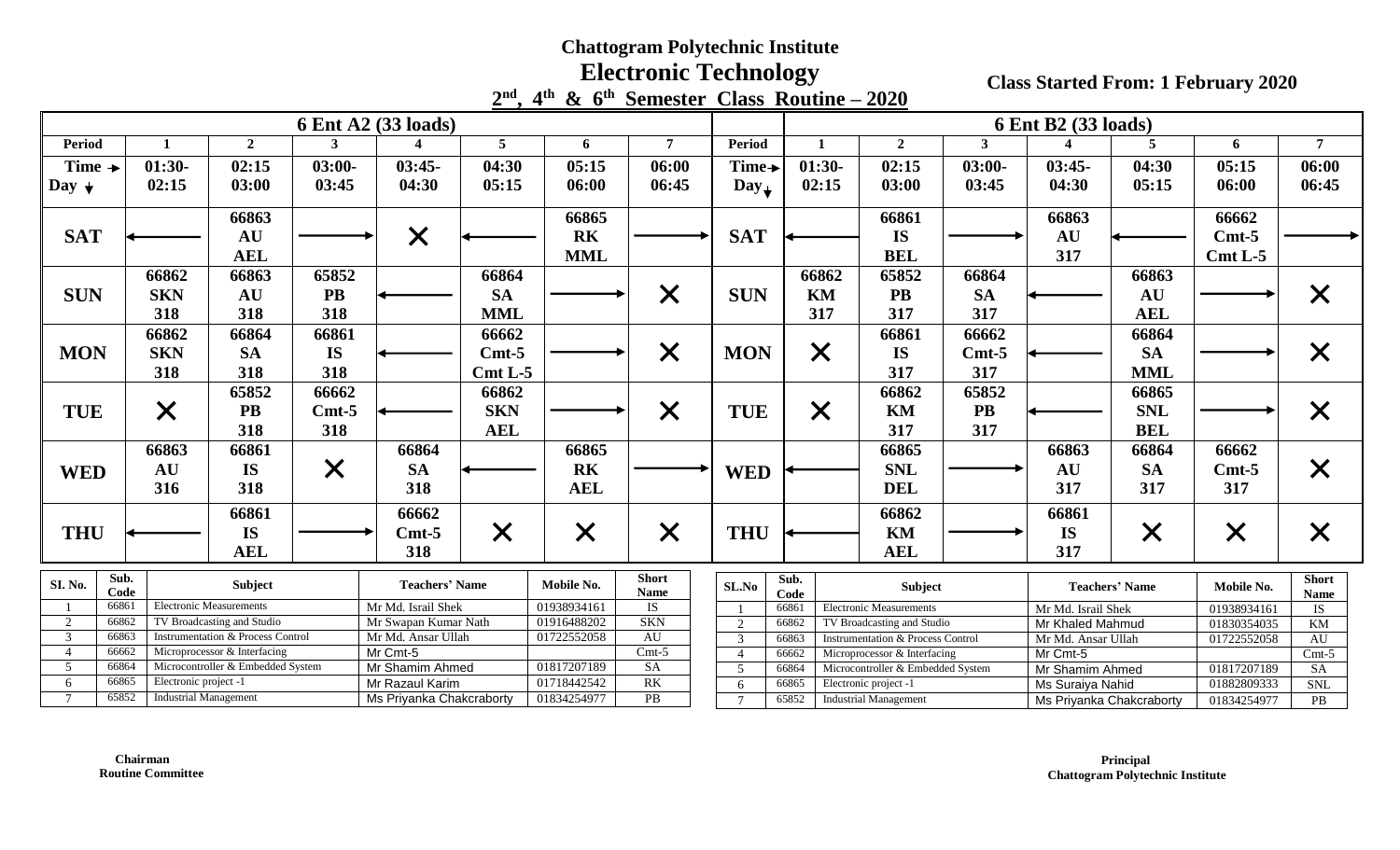# **Electronic Technology**

|                    |                                                                             |                               |                                       |                       |     |                                     |            |                            | $2nd$ , 4 <sup>th</sup> & 6 <sup>th</sup> Semester Class Routine – 2020 |                                  |                |                                                                      |              |                                   |             |                            |                       |
|--------------------|-----------------------------------------------------------------------------|-------------------------------|---------------------------------------|-----------------------|-----|-------------------------------------|------------|----------------------------|-------------------------------------------------------------------------|----------------------------------|----------------|----------------------------------------------------------------------|--------------|-----------------------------------|-------------|----------------------------|-----------------------|
|                    |                                                                             |                               |                                       |                       |     | 4 Ent A1 (33 loads)                 |            |                            |                                                                         |                                  |                |                                                                      |              | 4 Ent B1 (33 loads)               |             |                            |                       |
| <b>Period</b>      |                                                                             | $\mathbf{1}$                  | $\overline{2}$                        | 3                     |     |                                     | 5          | 6                          | $\overline{7}$                                                          | <b>Period</b>                    | $\mathbf{1}$   | $\overline{2}$                                                       | $\mathbf{3}$ |                                   | 5           | 6                          | $7\overline{ }$       |
| Time $\rightarrow$ |                                                                             | 08:00                         | 08:45                                 | 09:30                 |     | 10:15                               | 11:00      | 11:45                      | 12:30                                                                   | Time→                            | 08:00          | 08:45                                                                | 09:30        | 10:15                             | 11:00       | 11:45                      | 12:30                 |
| $\log_{1}$         |                                                                             | 08:45                         | 09:30                                 | 10:15                 |     | 11:00                               | 11:45      | 12:30                      | 01:15                                                                   | $Day_{\bigstar}$                 | 08:45          | 09:30                                                                | 10:15        | 11:00                             | 11:45       | 12:30                      | 01:15                 |
|                    |                                                                             |                               |                                       |                       |     |                                     |            |                            |                                                                         |                                  |                |                                                                      |              |                                   |             |                            |                       |
|                    |                                                                             |                               | 66841                                 |                       |     |                                     | 66842      |                            |                                                                         |                                  |                | 66842                                                                | 66842        | 66845                             |             | 66844                      |                       |
| <b>SAT</b>         |                                                                             |                               | KM                                    |                       |     |                                     | <b>RK</b>  |                            | $\times$                                                                | <b>SAT</b>                       | $\times$       | <b>RK</b>                                                            | <b>RK</b>    | <b>IS</b>                         |             | <b>DS</b>                  |                       |
|                    |                                                                             |                               | <b>MML</b>                            |                       |     |                                     | <b>DEL</b> |                            |                                                                         |                                  |                | 318                                                                  | 318          | 322                               |             | <b>BEL</b>                 |                       |
|                    |                                                                             | 66845                         | 66743                                 | 66743                 |     |                                     | 66631      |                            |                                                                         |                                  |                | 66743                                                                |              | 66841                             |             |                            |                       |
| <b>SUN</b>         |                                                                             | <b>SA</b>                     | <b>RC</b>                             | <b>RC</b>             |     |                                     | TK         |                            | $\times$                                                                | <b>SUN</b>                       |                | <b>NAB</b>                                                           |              | <b>KM</b>                         | $\times$    | $\times$                   | $\bm{\mathsf{X}}$     |
|                    |                                                                             | 320                           | 320                                   | 320                   |     |                                     | $Cmt L-5$  |                            |                                                                         |                                  |                | <b>EMS</b>                                                           |              | 318                               |             |                            |                       |
|                    |                                                                             |                               | 66845                                 | 66841                 |     | 65841                               | 66842      | 66842                      |                                                                         |                                  |                | 66842                                                                |              | 65841                             | 66743       | 66743                      |                       |
| <b>MON</b>         |                                                                             | $\times$                      | <b>SA</b>                             | KM                    |     | <b>SMN</b>                          | <b>RK</b>  | <b>RK</b>                  | $\times$                                                                | <b>MON</b>                       |                | <b>RK</b>                                                            |              | <b>SMN</b>                        | <b>NAB</b>  | <b>NAB</b>                 | X                     |
|                    |                                                                             |                               | 306                                   | 306                   |     | 306                                 | 317        | 317                        |                                                                         |                                  |                | <b>DEL</b>                                                           |              | 306                               | 318         | 318                        |                       |
|                    |                                                                             |                               | 66844                                 |                       |     | 65841                               | 66631      |                            |                                                                         |                                  | 66743          |                                                                      | 66631        | 65841                             |             | 66841                      |                       |
| <b>TUE</b>         |                                                                             |                               | <b>IS</b>                             |                       |     | <b>SMN</b>                          | TK         |                            |                                                                         | <b>TUE</b>                       | <b>NAB</b>     |                                                                      | TK           | <b>SMN</b>                        |             | KM                         |                       |
|                    |                                                                             |                               | <b>BEL</b>                            |                       |     | 306                                 | 320        | $\times$                   | $\times$                                                                |                                  | <b>PS-101</b>  | $\times$                                                             | 320          | 306                               |             | <b>MML</b>                 |                       |
|                    |                                                                             |                               |                                       |                       |     |                                     |            |                            |                                                                         |                                  |                |                                                                      |              |                                   |             |                            |                       |
|                    |                                                                             |                               | 66845                                 |                       |     | 66841<br>66842                      |            | 66743                      |                                                                         |                                  |                | 66841                                                                | 66841        | 66631                             | 66845       | 66842                      |                       |
| <b>WED</b>         |                                                                             |                               | <b>SA</b>                             |                       |     | KM                                  | <b>RK</b>  | <b>RC</b>                  | $\times$                                                                | <b>WED</b>                       | $\times$       | KM                                                                   | KM           | TK                                | <b>IS</b>   | R <sub>K</sub>             | $\bm{\mathsf{X}}$     |
|                    |                                                                             |                               | <b>MML</b>                            |                       | 312 |                                     | 312        | 312                        |                                                                         |                                  |                | 306                                                                  | 306          | 323                               | 322         | 322                        |                       |
|                    |                                                                             |                               |                                       | 66631                 |     | 66841                               |            | 66743                      |                                                                         |                                  |                | 66845                                                                |              |                                   | 66631       |                            |                       |
| <b>THU</b>         |                                                                             | $\times$                      | $\times$                              | TK                    |     | KM                                  |            | RC                         |                                                                         | <b>THU</b>                       |                | <b>IS</b>                                                            |              |                                   | TK          |                            | $\times$              |
|                    |                                                                             |                               |                                       | 317                   |     | 317                                 |            | <b>BES</b>                 |                                                                         |                                  |                | <b>BEL</b>                                                           |              |                                   | Cmt L-5     |                            |                       |
|                    | Sub.                                                                        |                               |                                       |                       |     |                                     |            |                            | <b>Short</b>                                                            |                                  | Sub.           |                                                                      |              |                                   |             |                            | <b>Short</b>          |
| SI. No.            | Code                                                                        | Subject                       |                                       | <b>Teachers' Name</b> |     | Mobile No.                          | Name       | SL.No                      | Code                                                                    | Subject                          |                | <b>Teachers' Name</b>                                                |              | Mobile No.                        | <b>Name</b> |                            |                       |
|                    | 66743                                                                       |                               | Electrical Circuits & Machine         |                       |     | Mrs Ripa Chowdhury                  |            | 01629032533                | RC                                                                      |                                  | 66743          | Electrical Circuits & Machine                                        |              | Mr Nurul Alam Bhuyan              |             | 01819821522                | <b>NAB</b>            |
|                    | 66842                                                                       |                               | Principles of Digital Electronics     |                       |     | Mr Razaul Karim                     |            | 01718442542                | RK                                                                      | 2                                | 66842          | Principles of Digital Electronics                                    |              | Mr Razaul Karim                   |             | 01718442542                | RK                    |
| 3<br>$\Lambda$     | 66845<br>66841                                                              | <b>Industrial Electronics</b> | Network, Filters & Transmission Line  |                       |     | Mr Shamim Ahmed<br>Mr Khaled Mahmud |            | 01817207189<br>01830354035 | <b>SA</b><br><b>KM</b>                                                  | $\overline{3}$                   | 66845          | <b>Industrial Electronics</b>                                        |              | Mr Md. Israil Shek                |             | 01938934161                | SA                    |
| 5                  | 66844                                                                       | <b>Electronics Servicing</b>  |                                       |                       |     |                                     |            | 01938934161                | $\overline{1S}$                                                         | $\overline{4}$<br>$\overline{5}$ | 66841<br>66844 | Network, Filters & Transmission Line<br><b>Electronics Servicing</b> |              | Mr Khaled Mahmud<br>Mr Dalim Saha |             | 01830354035<br>01838514922 | $\overline{KM}$<br>DS |
| 6                  | Mr Md. Israil Shek<br>Programming Essentials<br>66631<br>Mrs Taslima Khatun |                               |                                       |                       |     | 01921310706                         | TK         | 6                          | 66631                                                                   | Programming Essentials           |                | Mrs Taslima Khatun                                                   |              | 01921310706                       | TK          |                            |                       |
| $\overline{7}$     | 65841                                                                       |                               | Business Organization & Communication |                       |     | Mr Sayed Md. Noman                  |            | 01819837475                | <b>SMN</b>                                                              |                                  | 65841          | Business Organization & Communication                                |              | Mr Sayed Md. Noman                |             | 01819837475                | <b>SMN</b>            |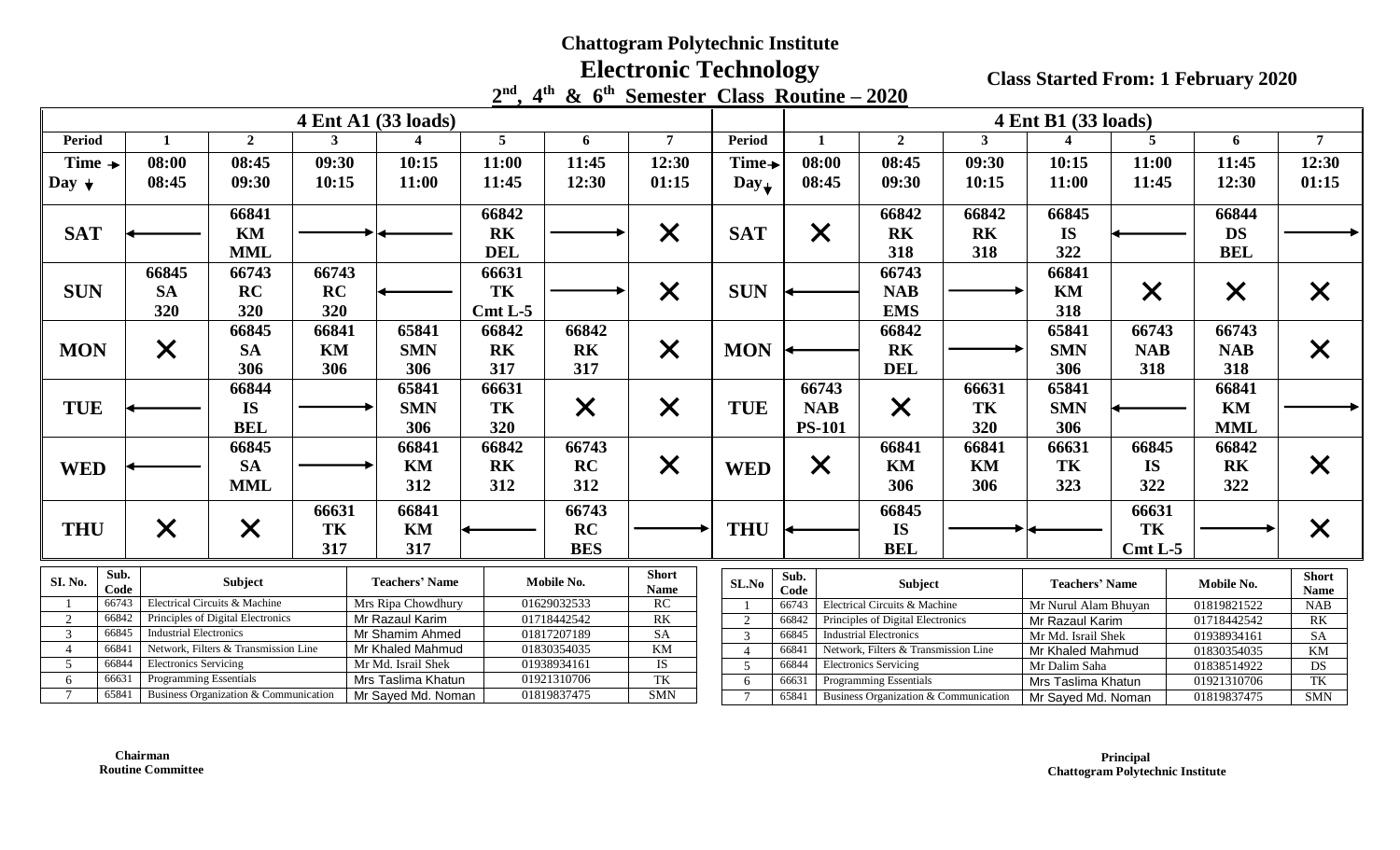# **Electronic Technology**

|                         |                                                                                                |                |            |                            |                 | $2nd$ , 4 <sup>th</sup> & $6th$ Semester Class Routine – 2020 |                 |                                                                    |                                      |                                                                            |                  |                            |             |                 |                   |
|-------------------------|------------------------------------------------------------------------------------------------|----------------|------------|----------------------------|-----------------|---------------------------------------------------------------|-----------------|--------------------------------------------------------------------|--------------------------------------|----------------------------------------------------------------------------|------------------|----------------------------|-------------|-----------------|-------------------|
|                         |                                                                                                |                |            | 4 Ent A2 (33 loads)        |                 |                                                               |                 |                                                                    |                                      |                                                                            |                  | 4 Ent B2 (33 loads)        |             |                 |                   |
| <b>Period</b>           | $\mathbf{1}$                                                                                   | $\overline{2}$ | 3          |                            | $5\overline{5}$ | 6                                                             | $7\overline{ }$ | <b>Period</b>                                                      | $\mathbf{1}$                         | $\overline{2}$                                                             | $\mathbf{3}$     |                            | 5           | 6               | $\overline{7}$    |
| Time $\rightarrow$      | $01:30-$                                                                                       | 02:15          | $03:00-$   | $03:45-$                   | 04:30           | 05:15                                                         | 06:00           | Time $\rightarrow$                                                 | $01:30-$                             | 02:15                                                                      | $03:00-$         | $03:45-$                   | 04:30       | 05:15           | 06:00             |
| Day $\star$             | 02:15                                                                                          | 03:00          | 03:45      | 04:30                      | 05:15           | 06:00                                                         | 06:45           | $Day_{\bigstar}$                                                   | 02:15                                | 03:00                                                                      | 03:45            | 04:30                      | 05:15       | 06:00           | 06:45             |
|                         |                                                                                                |                |            |                            |                 |                                                               |                 |                                                                    |                                      |                                                                            |                  |                            |             |                 |                   |
|                         | 65841                                                                                          | 66841<br>66845 |            | 66842                      |                 | 66844                                                         |                 |                                                                    | 65841                                | 66842                                                                      | 66842            |                            | 66845       |                 |                   |
| <b>SAT</b>              | <b>SMN</b><br>KM<br><b>SA</b><br><b>RK</b>                                                     |                |            |                            | <b>DS</b>       |                                                               | <b>SAT</b>      | <b>SMN</b>                                                         | <b>RK</b>                            | R <sub>K</sub>                                                             |                  | <b>IS</b>                  |             | $\times$        |                   |
|                         | 306                                                                                            | 320            | 320        | 320                        |                 | <b>AEL</b>                                                    |                 |                                                                    | 306                                  | 318                                                                        | 318              |                            | <b>DEL</b>  |                 |                   |
|                         |                                                                                                | 66631          |            | 66841                      | 66743           |                                                               |                 |                                                                    |                                      | 66841                                                                      | 66841            |                            | 66743       |                 |                   |
| <b>SUN</b>              |                                                                                                | <b>HR</b>      |            | KM                         | <b>AR</b>       | $\times$                                                      | $\times$        | <b>SUN</b>                                                         | $\times$                             | KM                                                                         | KM               |                            | <b>MSR</b>  |                 | $\times$          |
|                         |                                                                                                | $Cmt L-3$      |            | 320                        | 318             |                                                               |                 |                                                                    |                                      | 320                                                                        | 320              |                            | <b>EMS</b>  |                 |                   |
|                         |                                                                                                | 66841          | 66845      | 66631                      |                 | 66743                                                         |                 |                                                                    |                                      | 66743                                                                      | 66631            | 66845                      |             | 66841           |                   |
| <b>MON</b>              | $\bm{\mathsf{X}}$                                                                              | KM             | <b>SA</b>  | <b>HR</b>                  |                 | <b>AR</b>                                                     |                 | <b>MON</b>                                                         | $\times$                             | <b>MSR</b>                                                                 | <b>HR</b>        | <b>IS</b>                  |             | KM              |                   |
|                         |                                                                                                | <b>DEL</b>     | <b>DEL</b> | 318                        |                 | <b>EMS</b>                                                    |                 |                                                                    |                                      | 320                                                                        | 320              | <b>DEL</b>                 |             | <b>DEL</b>      |                   |
|                         | 66842                                                                                          | 66842          | 66743      |                            | 66841           |                                                               |                 |                                                                    |                                      | 66844                                                                      |                  |                            |             | 66631           |                   |
| <b>TUE</b>              | <b>RK</b>                                                                                      | <b>RK</b>      | <b>AR</b>  |                            | KM              |                                                               |                 | <b>TUE</b>                                                         |                                      | AH                                                                         |                  |                            |             | HR              |                   |
|                         | 320                                                                                            | 320            | 320        |                            | <b>DEL</b>      |                                                               | $\times$        |                                                                    |                                      | <b>AEL</b>                                                                 |                  | $\times$                   |             | $Cmt L-5$       |                   |
|                         |                                                                                                |                |            |                            |                 |                                                               |                 |                                                                    |                                      |                                                                            |                  |                            |             |                 |                   |
|                         |                                                                                                | 66845          |            | 66743                      | 65841           |                                                               |                 |                                                                    | 66845                                | 66842                                                                      | 66631            | 66743                      | 65841       |                 |                   |
| <b>WED</b>              |                                                                                                | <b>SA</b>      |            | <b>AR</b>                  | <b>SMN</b>      | $\times$                                                      | $\times$        | <b>WED</b>                                                         | <b>IS</b>                            | <b>RK</b>                                                                  | <b>HR</b>        | <b>MSR</b>                 | <b>SMN</b>  | $\times$        | $\bm{\mathsf{X}}$ |
|                         |                                                                                                | <b>MML</b>     |            | 306                        | 306             |                                                               |                 |                                                                    | 317                                  | 317                                                                        | 317              | 320                        | 306         |                 |                   |
|                         | 66631                                                                                          |                | 66842      |                            |                 |                                                               |                 |                                                                    |                                      | 66743                                                                      |                  | 66841                      |             | 66842           |                   |
| <b>THU</b>              | <b>HR</b>                                                                                      |                | <b>RK</b>  |                            | $\times$        | $\times$                                                      | $\times$        | <b>THU</b>                                                         | $\times$                             | <b>MSR</b>                                                                 | $\times$         | KM                         |             | <b>RK</b>       |                   |
|                         | <b>DEL</b>                                                                                     |                | <b>DEL</b> |                            |                 |                                                               |                 |                                                                    |                                      | 320                                                                        |                  | <b>AEL</b>                 |             | <b>AEL</b>      |                   |
| Sub.<br><b>SI. No.</b>  |                                                                                                |                |            |                            |                 |                                                               | <b>Short</b>    |                                                                    | Sub.                                 |                                                                            |                  |                            |             |                 | <b>Short</b>      |
|                         | Subject<br><b>Teachers' Name</b><br>Code                                                       |                |            | Mobile No.                 | Name            | SL.No                                                         | Code            | Subject                                                            |                                      | <b>Teachers' Name</b>                                                      |                  | Mobile No.                 | <b>Name</b> |                 |                   |
|                         | Electrical Circuits & Machine<br>66743<br>Mr Abdur Rouf                                        |                |            | 01822577713<br>01718442542 | AR<br>RK        |                                                               | 66743           | Electrical Circuits & Machine                                      |                                      | Mr Md Siddiqur Rahman                                                      |                  | 01818814618                | <b>MSR</b>  |                 |                   |
| 3                       | 66842<br>Principles of Digital Electronics<br>Mr Razaul Karim<br><b>Industrial Electronics</b> |                |            | 01817207189                | SA              | 2<br>$\overline{3}$                                           | 66842<br>66845  | Principles of Digital Electronics<br><b>Industrial Electronics</b> |                                      | Mr Razaul Karim<br>Mr Md. Israil Shek                                      |                  | 01718442542<br>01938934161 | RK<br>SA    |                 |                   |
|                         | 66845<br>Mr Shamim Ahmed<br>66841<br>Network, Filters & Transmission Line<br>Mr Khaled Mahmud  |                |            |                            | 01830354035     | <b>KM</b>                                                     | $\overline{A}$  | 66841                                                              | Network, Filters & Transmission Line |                                                                            | Mr Khaled Mahmud |                            | 01830354035 | $\overline{KM}$ |                   |
| 66844<br>$\overline{5}$ | <b>Electronics Servicing</b>                                                                   |                |            | Mr Dalim Saha              |                 | 01838514922                                                   | DS              | .5                                                                 | 66844                                | <b>Electronics Servicing</b>                                               |                  | Mr Arman Hossen            |             | 01867787057     | AH                |
| 66631<br>-6             | Programming Essentials                                                                         |                |            | Mr Habibur Rahman          |                 | 01685194901<br>HR                                             |                 | 6                                                                  | Programming Essentials<br>66631      |                                                                            |                  | Mr Habibur Rahman          |             | 01685194901     | HR                |
|                         | 65841<br>Business Organization & Communication<br>Mr Sayed Md. Noman                           |                |            |                            |                 | <b>SMN</b><br>01819837475                                     |                 |                                                                    | 65841                                | Business Organization & Communication<br>Mr Sayed Md. Noman<br>01819837475 |                  |                            |             |                 | <b>SMN</b>        |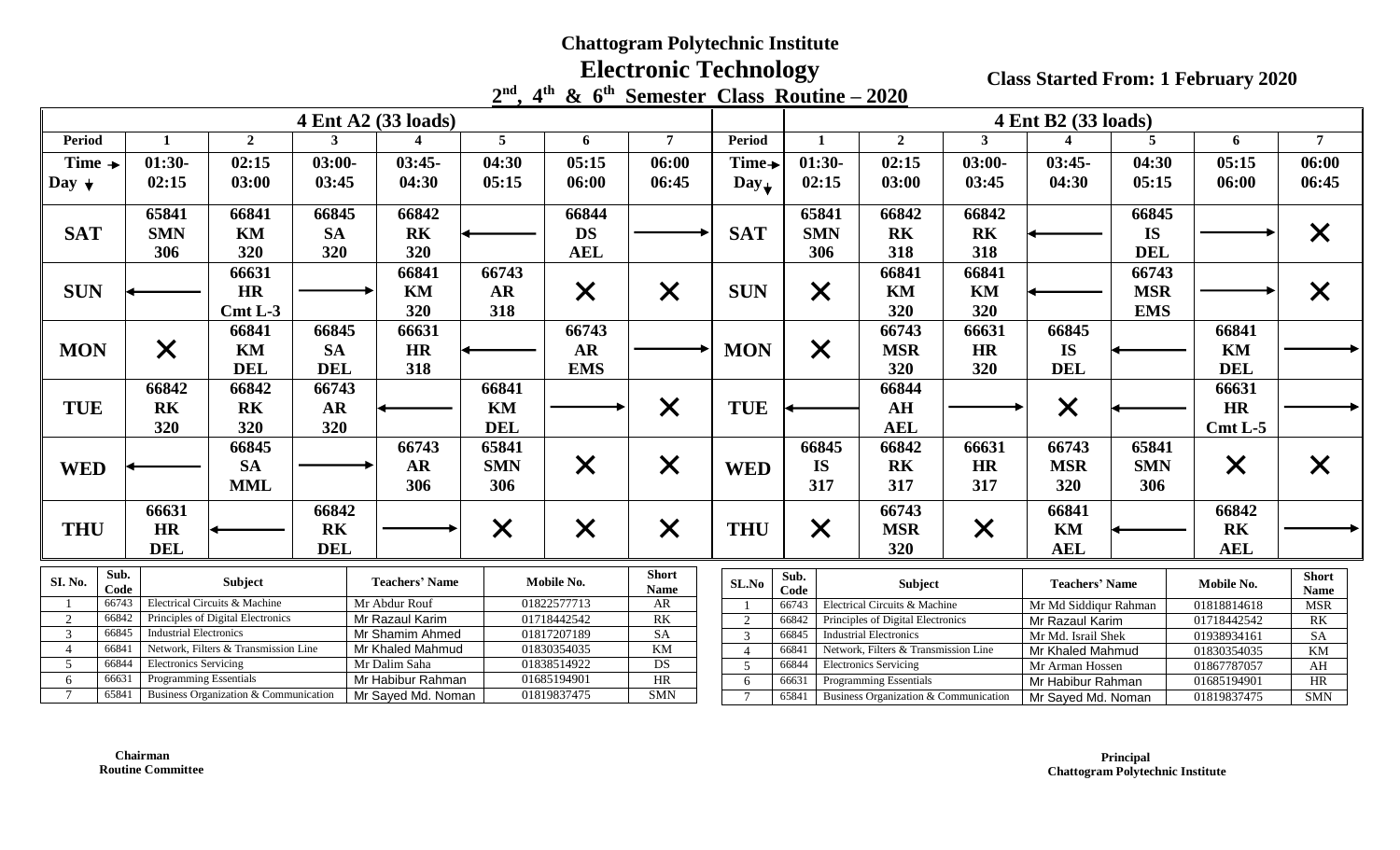**Electronic Technology**

|                                  |               |               |                                |            |                                            |                |                            | $2nd$ , 4 <sup>th</sup> & $6th$ Semester Class Routine – 2020 |                     |                                     |                                |                |                                  |                   |                            |                      |
|----------------------------------|---------------|---------------|--------------------------------|------------|--------------------------------------------|----------------|----------------------------|---------------------------------------------------------------|---------------------|-------------------------------------|--------------------------------|----------------|----------------------------------|-------------------|----------------------------|----------------------|
|                                  |               |               |                                |            | $2 \text{ Ent } A1$ (32 Loads)             |                |                            |                                                               |                     |                                     |                                |                | 2 Ent B1 (32 Loads)              |                   |                            |                      |
| <b>Period</b>                    |               |               | $\overline{2}$                 | 3          |                                            | 5 <sup>5</sup> | 6                          | $\overline{7}$                                                | Period              | $\mathbf{1}$                        | $\overline{2}$                 | 3 <sup>1</sup> |                                  | 5                 | 6                          | 7 <sup>7</sup>       |
| Time $\rightarrow$               | 08:00         |               | 08:45                          | 09:30      | 10:15                                      | 11:00          | 11:45                      | 12:30                                                         | Time $\rightarrow$  | 08:00                               | 08:45                          | 09:30          | 10:15                            | 11:00             | 11:45                      | 12:30                |
| Day $\downarrow$                 | 08:45         |               | 09:30                          | 10:15      | 11:00                                      | 11:45          | 12:30                      | 01:15                                                         | $Day_{\rightarrow}$ | 08:45                               | 09:30                          | 10:15          | 11:00                            | 11:45             | 12:30                      | 01:15                |
|                                  |               |               | 65921                          | 66821      | 66821                                      |                | 66611                      |                                                               |                     |                                     | 65712                          | 65921          |                                  | 65711             |                            |                      |
| <b>SAT</b>                       | $\times$      |               | <b>PM</b>                      | JU         | JU                                         |                | $Cmt-4$                    |                                                               | <b>SAT</b>          | $\times$                            | <b>MNA</b>                     | <b>PM</b>      |                                  | <b>MHS</b>        |                            | $\times$             |
|                                  |               |               | 312                            | 312        | 312                                        |                | $Cmt L-5$                  |                                                               |                     |                                     | 320                            | 312            |                                  | 324               |                            |                      |
|                                  |               |               | 66611                          |            | 65712                                      | 65912          | 65912                      |                                                               |                     |                                     | 66821                          |                | 65912                            | 65921             | 65921                      |                      |
| <b>SUN</b>                       |               |               | $Cmt-4$                        |            | <b>MNA</b>                                 | <b>KN</b>      | KN                         | $\bm{\times}$                                                 | <b>SUN</b>          |                                     | AH                             |                | <b>KN</b>                        | <b>PM</b>         | PM                         | $\times$             |
|                                  |               |               | <b>AEL</b>                     |            | 320                                        | 317            | 317                        |                                                               |                     |                                     | <b>BEL</b>                     |                | 317                              | 318               | 318                        |                      |
|                                  |               |               | 66821                          |            | 65921                                      | 65921          |                            |                                                               |                     |                                     | 66611                          |                | 65912                            | 65912             | 66821                      |                      |
| <b>MON</b>                       |               |               | JU                             |            | <b>PM</b>                                  | <b>PM</b>      | $\times$                   | $\times$                                                      | <b>MON</b>          |                                     | $Cmt-4$                        |                | <b>KN</b>                        | KN                | AH                         | $\times$             |
|                                  |               |               | <b>AEL</b>                     |            | 312                                        | 312            |                            |                                                               |                     |                                     | $Cmt L-5$                      |                | 320                              | 320               | 320                        |                      |
|                                  |               |               | 65921                          |            | 65912                                      | 65711          | 65711                      |                                                               |                     |                                     | 66821                          | 66821          | 65711                            |                   | 66611                      |                      |
| <b>TUE</b>                       |               |               | <b>PM</b>                      |            | <b>KN</b>                                  | <b>MHS</b>     | <b>MHS</b>                 | $\times$                                                      | <b>TUE</b>          | $\times$                            | AH                             | AH             | <b>MHS</b>                       |                   | $Cmt-4$                    |                      |
|                                  |               |               | 210                            |            | 317                                        | 317            | 317                        |                                                               |                     |                                     | 312                            | 312            | 312                              |                   | $Cmt L-5$                  |                      |
|                                  |               |               |                                | 65712      |                                            | 65711          |                            |                                                               |                     |                                     | 65921                          |                | 65712                            |                   |                            |                      |
| <b>WED</b>                       | X             |               | X                              | <b>MNA</b> |                                            | <b>MHS</b>     |                            | $\times$                                                      | <b>WED</b>          |                                     | <b>PM</b>                      |                | <b>MNA</b>                       | $\bm{\mathsf{X}}$ | $\times$                   | X                    |
|                                  |               |               |                                | 318        |                                            | 324            |                            |                                                               |                     |                                     | 210                            |                | 210                              |                   |                            |                      |
|                                  |               |               | 65912                          |            | 66821                                      | 65711          |                            |                                                               |                     |                                     | 65711                          | 65711          |                                  | 65912             |                            |                      |
| <b>THU</b>                       |               |               | KN                             |            | JU                                         | <b>MHS</b>     | $\times$                   | $\bm{\mathsf{X}}$                                             | <b>THU</b>          | $\times$                            | <b>MHS</b>                     | <b>MHS</b>     |                                  | <b>KN</b>         |                            | $\times$             |
|                                  |               |               | Phy. lab                       |            | 312                                        | 312            |                            |                                                               |                     |                                     | 318                            | 318            |                                  | Phy. lab          |                            |                      |
| Sub.<br>SI. No.<br>Code          |               |               | Subject                        |            | <b>Teachers' Name</b>                      |                | Mobile No.                 | <b>Short</b><br>Name                                          | SL.No               | Sub.<br>Code                        | Subject                        |                | <b>Teachers' Name</b>            |                   | Mobile No.                 | <b>Short</b><br>Name |
| 66821                            |               |               | Electronics Devices & Circuits |            | Mr Jamal Uddin                             |                | 01837479713                | JU                                                            |                     | 66821                               | Electronics Devices & Circuits |                | Mr Arman Hossen                  |                   | 01867787057                | AH                   |
| 2<br>66611                       |               |               | <b>Computer Application</b>    |            | Mr Cmt 4                                   |                |                            |                                                               | 2                   | 6661                                | <b>Computer Application</b>    |                | Mr Cmt 4                         |                   |                            |                      |
| 65912<br>$\overline{3}$          | Physics-1     |               |                                |            | Ms Kohinur Nur                             |                | 01554301696                | KN                                                            | 3                   | Physics-1<br>65912                  |                                |                | Ms Kohinur Nur                   |                   | 01554301696                | KN                   |
| 65921<br>$\overline{4}$<br>65711 | Bangla        | Mathematics-2 |                                |            | Mr Prodip Mollick                          |                | 01712253147                | PM<br><b>MNA</b>                                              |                     | 6592                                | Mathematics-2                  |                | 01712253147<br>Mr Prodip Mollick |                   |                            | PM                   |
| $\overline{5}$<br>6              | 65712 English |               |                                |            | Mr Md Nurul Anower<br>Mr Minul Hoda Siraji |                | 01832080021<br>01819918238 |                                                               | 5                   | 65711<br>Bangla<br>65712<br>English |                                |                | Mr Md Nurul Anower               |                   | 01832080021<br>01819918238 | <b>MNA</b>           |
|                                  |               |               |                                |            |                                            |                |                            | <b>MHS</b>                                                    | 6                   |                                     |                                |                | Mr Minul Hoda Siraji             |                   |                            | <b>MHS</b>           |